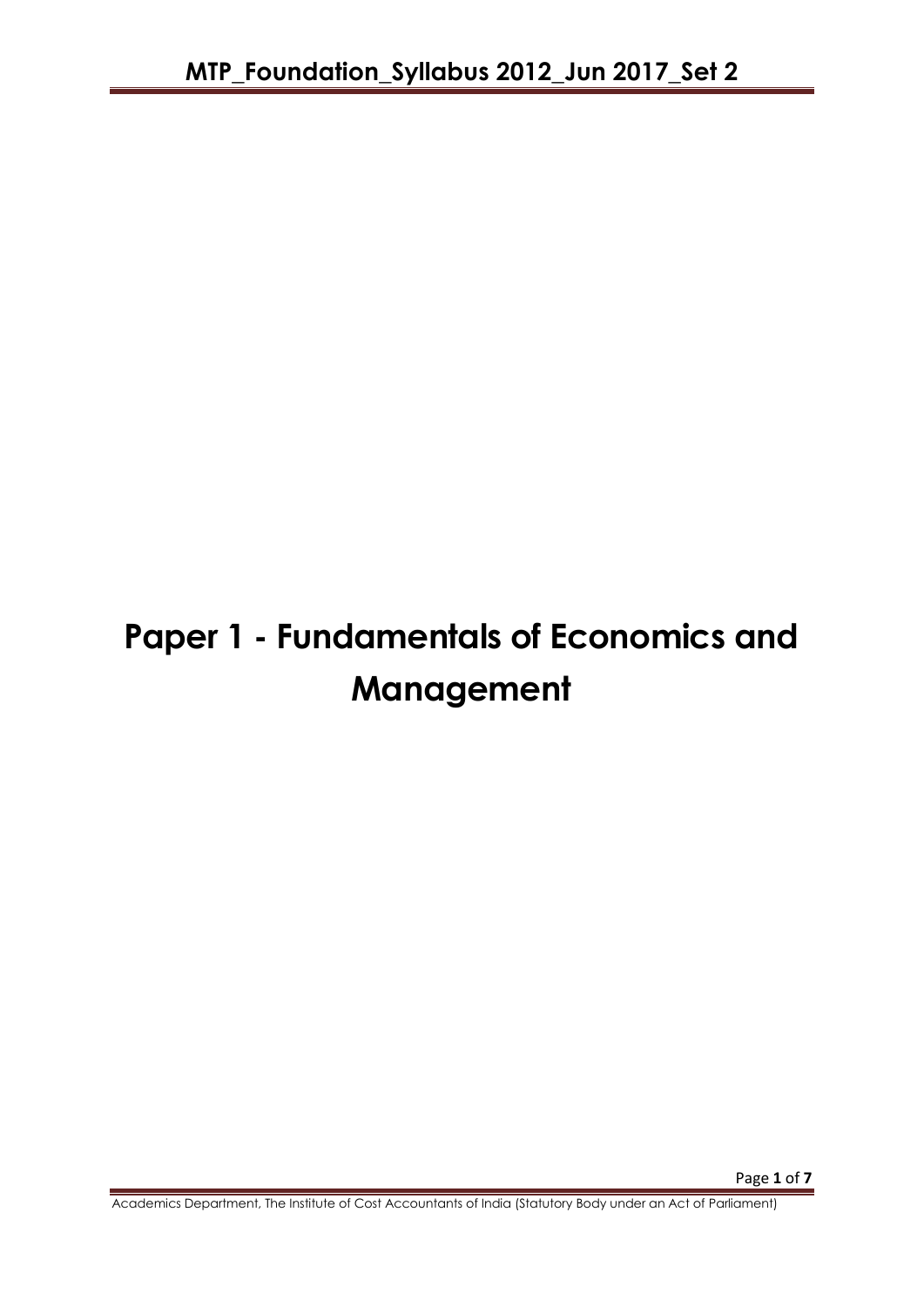## **Paper 1 - Fundamentals of Economics and Management**

### **Full Marks :100 Time allowed: 3 hours**

- **I. Choose the correct answer from the given four alternatives: [10 x 1 = 10]**
- 1. The famous book "An enquiry into the nature and causes of wealth of Nation" was written
	- $by$ (a) Adam Smith
	- (b) Samuelson
	- (c) Robertson
	- (d) JB Say

2. Curvature of PPF is due to \_\_\_\_\_\_\_\_\_\_\_\_\_\_\_

- (a) Increase in opportunity cost
- (b) Decrease in opportunity cost
- (c) Fall in demand
- (d) Fall in supply
- 3. Equilibrium state is achieved at
	- (a) The peak point of supply curve
	- (b) The bottom point of demand curve
	- (c) The inflation point of demand curve
	- (d) The intersection of demand and supply curves
- 4. Which of these is associated with a monopolistic competitive market
	- (a) Normal in short run
	- (b) Homogeneous Product
	- (c) Product differentiation
	- (d) Single buyer
- 5. The MPC value always \_\_\_\_\_\_\_\_\_\_\_\_\_\_\_\_\_\_\_\_\_\_\_
	- (a)  $1>mpc > 0$
	- (b) 1<mpc < 0
	- (c)  $1 >$  mpc  $< 0$
	- (d) 1<mpc > 0
- 6. Formula for investment multiplier  $(k)$  =

$$
(a) \ \frac{\Delta \Upsilon}{\Delta I}
$$

$$
(b) \frac{1}{1 - \text{mpc}}
$$

Page **2** of **7**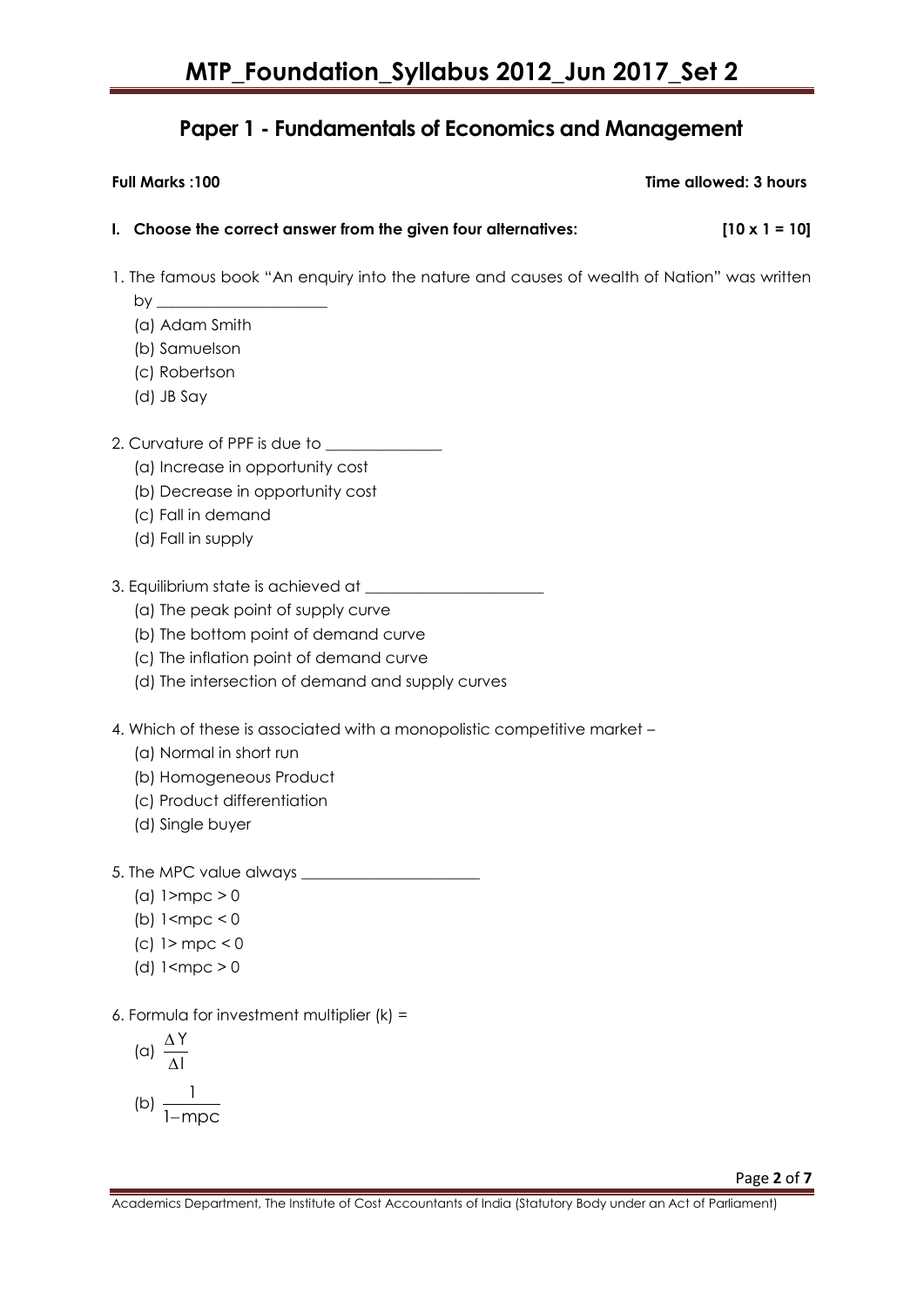- $(c)$   $\frac{1}{1}$
- mps
- (d) All the above
- 7. Which of the following is the oldest system of money?
	- (a) Barter
	- (b) Plastic money
	- (c) Credit money
	- (d) Gold
- 8. Optional money is a
	- (a) Legal tender money
	- (b) Non-legal tender money
	- (c) Limited legal tender money
	- (d) Full bodied money

### 9. Which is the apex bank for agricultural credit in India?

- (a) RBI
- (b) SIDBI
- (c) NABARD
- (d) IDBI
- 10. EXIM Bank was established in
	- (a) March. 1982
	- (b) January, 1984
	- (c) Feb. 2001
	- (d) August 1975

### **II. Fill in the blanks: [5×1=5]**

- 1. According to \_\_\_\_\_\_\_\_\_\_\_\_\_\_\_\_\_\_\_\_ definition economics is a social science
- 2. Price rigidity is the feature of \_\_\_\_\_\_\_\_\_\_\_\_\_\_\_\_ market
- 3. Real GNP per capita =
- 4. Bathing soaps industry is an example of \_\_\_\_\_\_\_\_\_\_\_\_\_\_\_\_ market
- 5. \_\_\_\_\_\_\_\_\_ is the apex bank in banking system in India

### **III.** Match the following [5×1=5]

| Column 'A' |                         | Column 'B' |                        |
|------------|-------------------------|------------|------------------------|
|            | Supply                  | A          | ΔS<br>$\Delta y$       |
| 2.         | Principles of Economics | B          | <b>Business People</b> |
|            | <b>MPS</b>              | ⌒          | Cheque                 |

Academics Department, The Institute of Cost Accountants of India (Statutory Body under an Act of Parliament)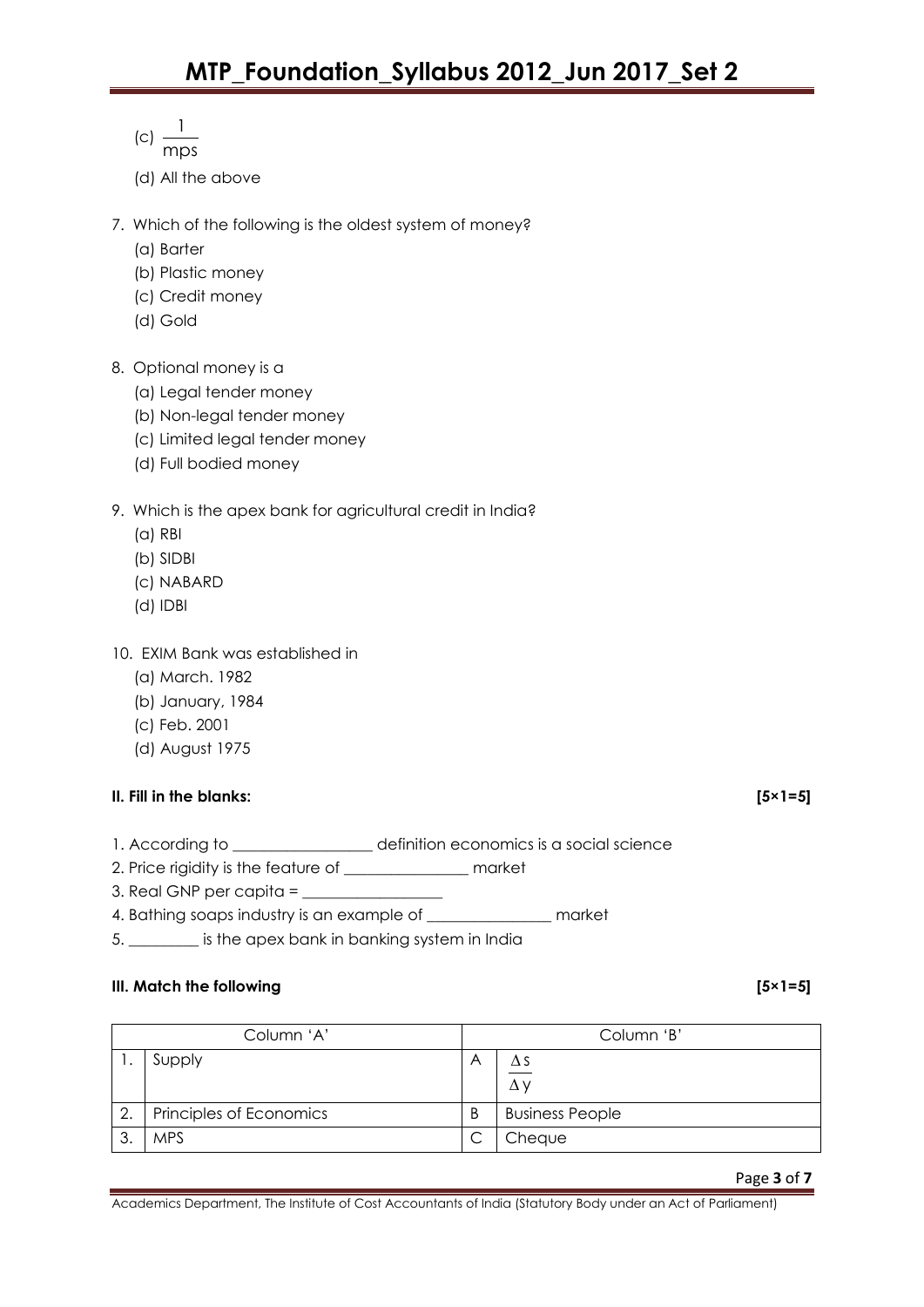# **MTP\_Foundation\_Syllabus 2012\_Jun 2017\_Set 2**

| 4. | Current A/c | <b>Government Policy</b> |
|----|-------------|--------------------------|
| ູ  | Near Money  | Marshall                 |

| IV. State whether the following statements are True(or) False.                                                               | $[5 \times 1 = 5]$   |
|------------------------------------------------------------------------------------------------------------------------------|----------------------|
| 1. The terms micro & macro are introduced by Ragnar Frisch.<br>2. There is a inverse relationship between income and demand. |                      |
| 3. When the TP is maximum, then the AP is zero.                                                                              |                      |
| 4. Bank is said to be dealer in debt.                                                                                        |                      |
| 5. ICICI is a public sector bank.                                                                                            |                      |
| V. Define the following (any five):                                                                                          | $[5 \times 1 = 5]$   |
| 1. Selling costs                                                                                                             |                      |
| 2. Economic growth                                                                                                           |                      |
| 3. Gresham's Law                                                                                                             |                      |
| 4. Overdraft                                                                                                                 |                      |
| 5. Science and Technology                                                                                                    |                      |
| $6.$ IDBI                                                                                                                    |                      |
| 7. Demand                                                                                                                    |                      |
| 8. Rent                                                                                                                      |                      |
| VI. Answer any One of the following questions.                                                                               | $[1 \times 10 = 10]$ |
| State the features of perfect competition market and explain price determination under<br>1.<br>this market.                 |                      |
| Define Commercial Bank and explain the function of commercial banks<br>2.                                                    |                      |
| VII. Answer any two of the following                                                                                         | $[2 \times 5 = 10]$  |
| 1. What are the central Economic problems of every economy?                                                                  |                      |
| 2. What are the features of perfect competition Market?                                                                      |                      |

- 3. What are the types of inflation?
- 4. State the static functions of money?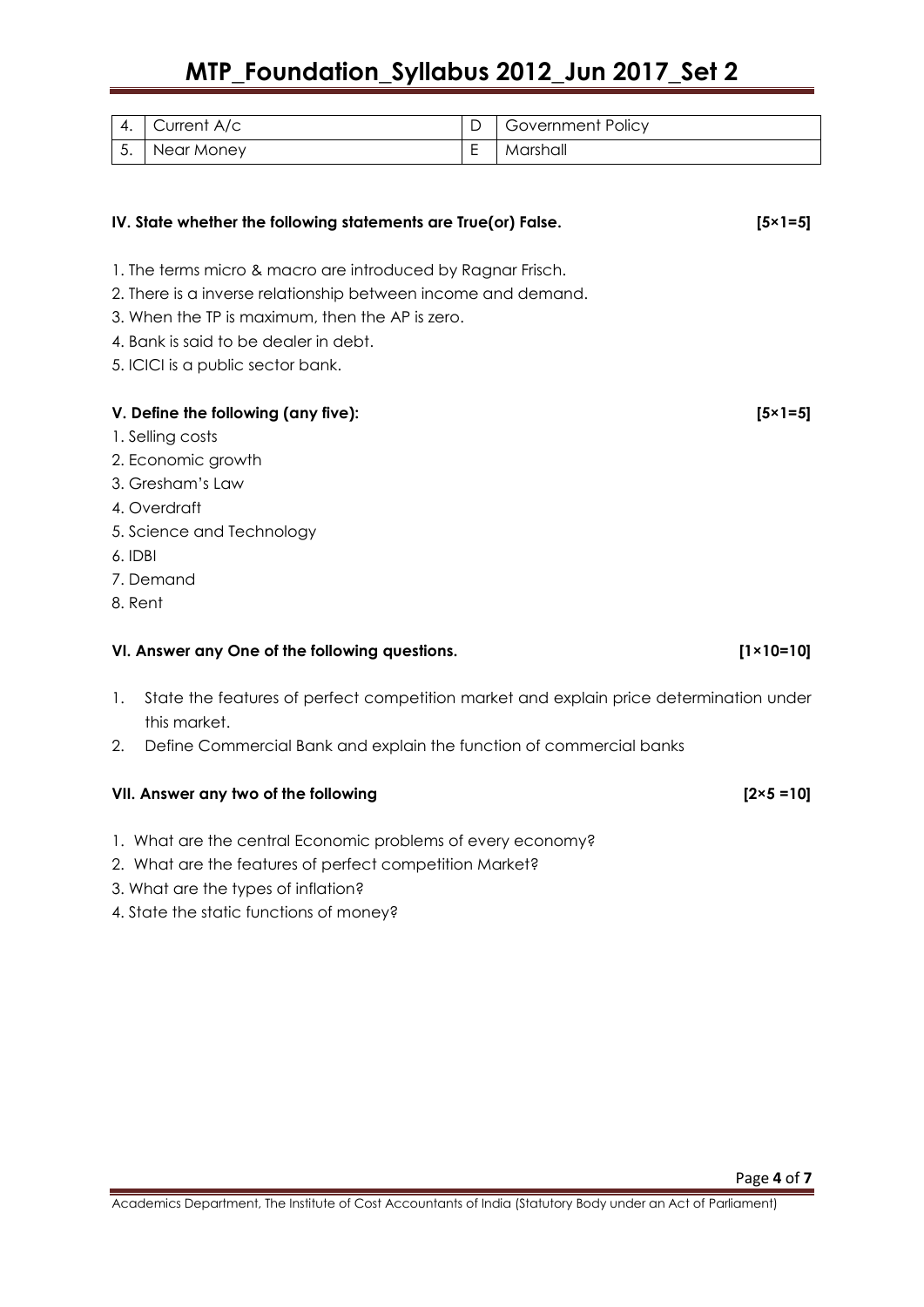#### **PART B (50 Marks) (Fundamentals of Management)**

| I. Choose the correct answer from the given four alternatives: | $[10 \times 1 = 10]$ |
|----------------------------------------------------------------|----------------------|
|                                                                |                      |

- 1. Who is a person who advanced early scientific management principles?
	- (a) Weber
	- (b) Taylor
	- (c) Vest
	- (d) Fayol

2. A reporting relationship in which an employee receives orders from, and reports to, only one supervisor is known as:

- (a) Line of authority
- (b) Centralization.
- (c) Unity of direction.
- (d) Unity of command.

3. \_\_\_\_\_\_\_ is the singleness of purpose that makes possible the creation of one plan of action to guide managers in resource allocations.

- (a) Unity of direction
- (b) Unity of command
- (c) Unity of authority
- (d) Unity of resources

### 4. The management process functions consist of

- (a) Planning, organising, staffing and directing
- (b) Planning, organising, leading and directing
- (c) Planning, organising, leading and staffing
- (d) Planning, organizing, leading and controlling
- 5. Which of the following is not a technique of planning?
	- (a) Budgeting
	- (b) Balanced score card
	- (c) PERT CPM
	- (d) Management by Objectives.
- 6. Which step in Maslow's Hierarchy of Needs Theory deals with achieving one's potential?
	- (a) Esteem
	- (b) Physiological
	- (c) Self-actualization
	- (d) Social

7. Which of the following is the second stage of group formation.

Page **5** of **7**

Academics Department, The Institute of Cost Accountants of India (Statutory Body under an Act of Parliament)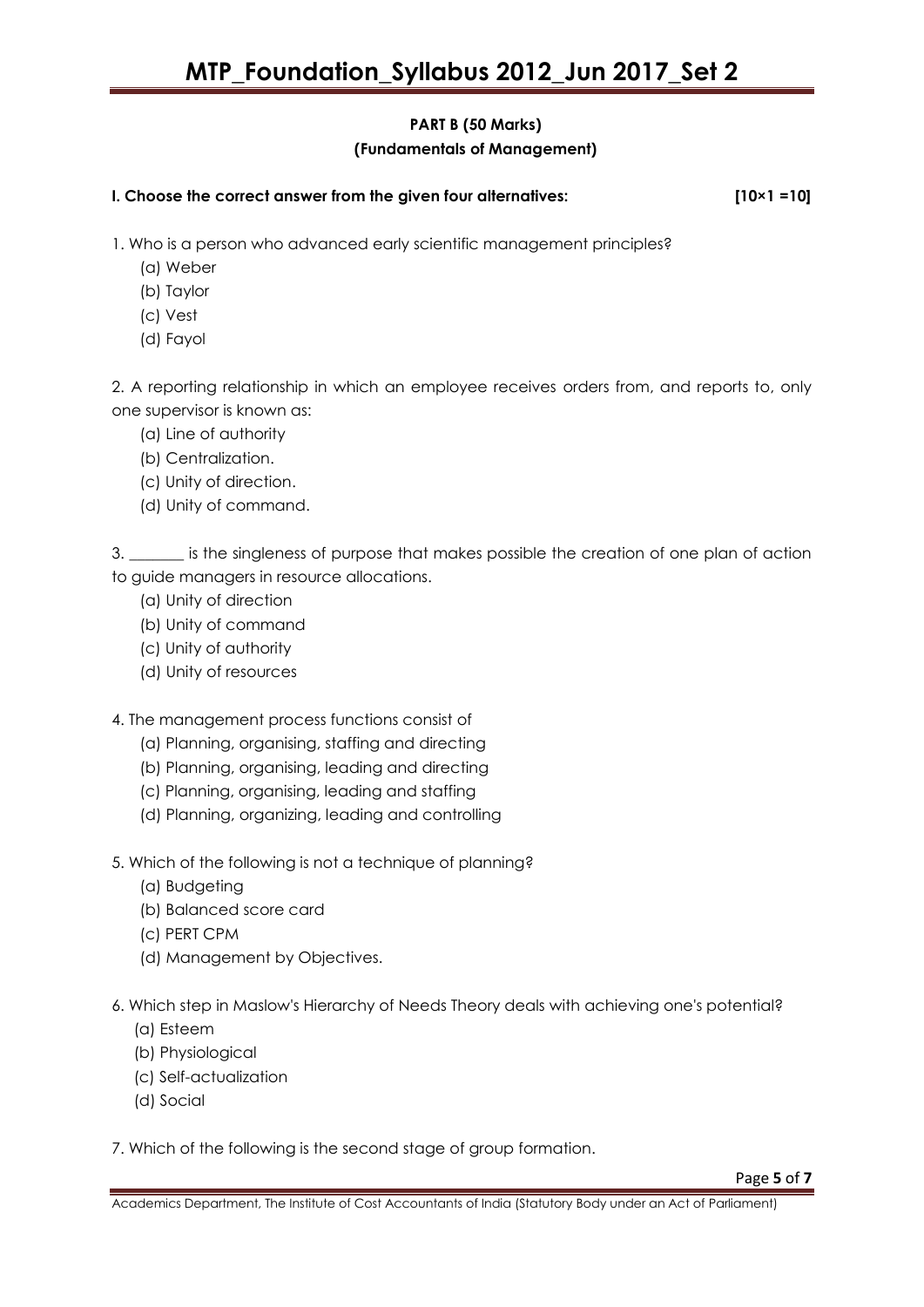- (a) Forming stage
- (b) Initial integration stage
- (c) Storming stage
- (d) None of the above

8. The study of forces operating within a group is known as \_\_\_\_\_\_\_\_\_\_\_\_\_\_\_\_\_\_\_\_\_

- (a) Group Cohesiveness
- (b) Group Dynamics
- (c) Both (a) and (b)
- (d) None of the above
- 9. Sayles classifies informal groups are:
	- (a) Apathetic Groups
	- (b) Erratic Groups
	- (c) Strategic Groups
	- (d) All of the above
- 10. Which type of conflict-handling intention results in a person withdrawing from conflict?
	- (a) competing
	- (b) avoiding
	- (c) accommodating
	- (d) compromising

#### **II. Fill in the blanks: [5×1=5]**

 $\overline{\phantom{a}}$  , where  $\overline{\phantom{a}}$ 

- 1. Father of Bureaucratic Management is \_\_\_\_\_\_\_\_\_\_\_\_\_\_\_\_\_\_
- 2. There should be \_\_\_\_\_\_\_\_\_\_\_\_\_\_\_\_\_\_\_ between authority and responsibility.
- 3. According to Herzberg"s motivation hygiene theory, the opposite of satisfaction is

4. Democratic Leadership is also known as

5. Intergroup bias occurs because of \_\_\_\_\_\_\_\_\_\_\_\_\_

#### **III. Match the following [5×1=5]**

| Column 'A' |                        | Column 'B' |                                   |
|------------|------------------------|------------|-----------------------------------|
|            | Informal Communication | A          | Stage of Group Formation          |
| 2.         | <b>Hygiene Factors</b> | В          | Superior Subordinate Relationship |
| 3.         | Cybernetics            |            | <b>Grapevine Communication</b>    |
|            | Forming                |            | Norbert Weiner                    |
| 5.         | Span of Management     |            | Herzberg's Model                  |

#### **IV. State whether the following statements are True(or) False.** *COMP* **<b>EXAL EXALL EXALL EXALL EXALL EXALL EXALL EXALL EXALL EXALL EXALL EXALL EXALL EXALL EXALL EXALL EXALL EXALL EXALL**

- 1. Standing plans are flexible.
- 2. Planning includes decision-making.

Academics Department, The Institute of Cost Accountants of India (Statutory Body under an Act of Parliament)

Page **6** of **7**